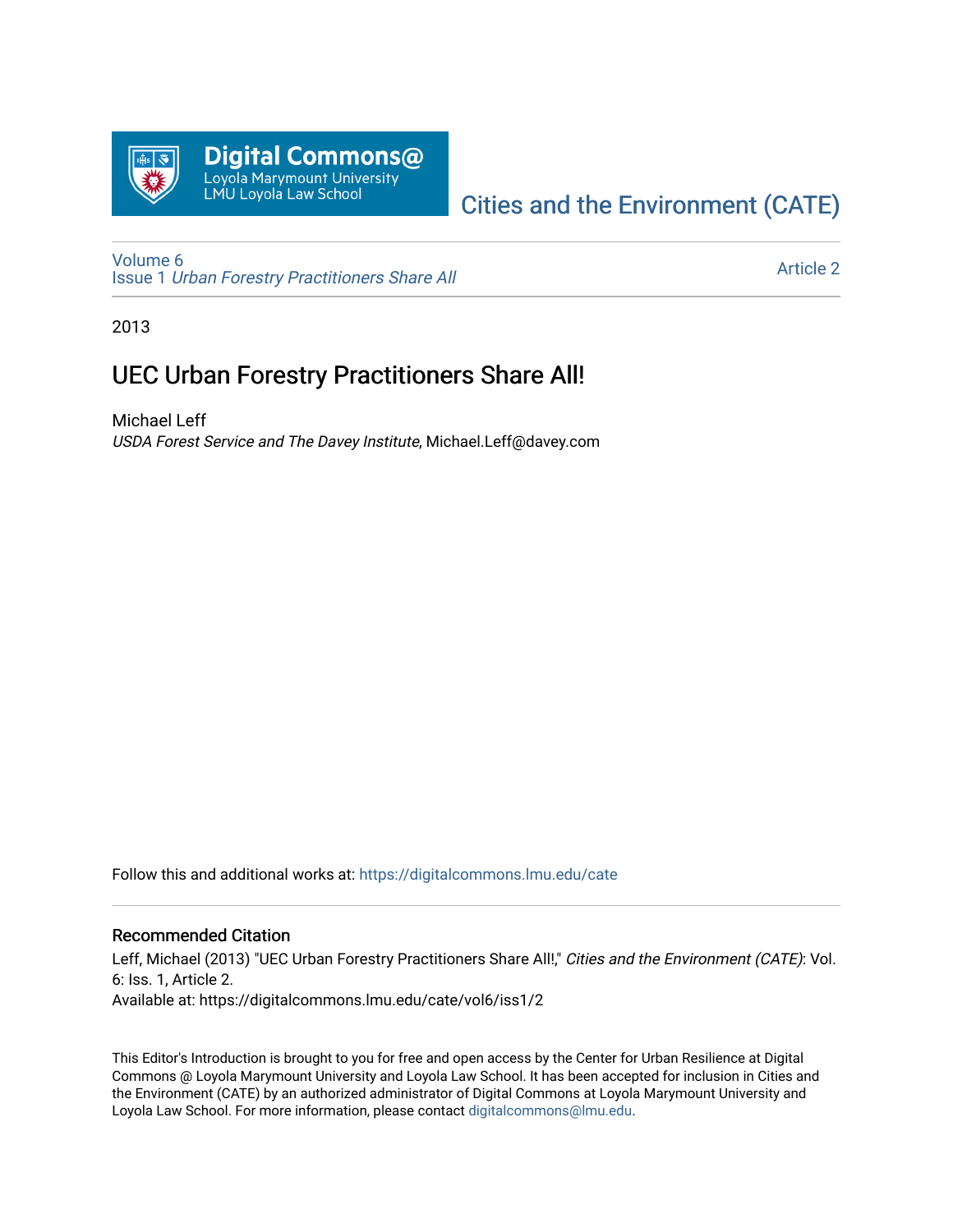### UEC Urban Forestry Practitioners Share All!

Urban forestry is one important way of connecting cities to the environment, so it's appropriate that the Urban Ecology Collaborative's Urban Forestry workgroup should be featured in this Special Issue of Cities and the Environment.

### Keywords

urban forestry, UEC, Urban Ecology Collaborative

#### Acknowledgements

I would like to acknowledge Dexter Locke and Sophie Plitt, without whose persistent encouragement and invaluable assistance this UEC Special Issue – several years in the contemplation stage – might never have seen publication.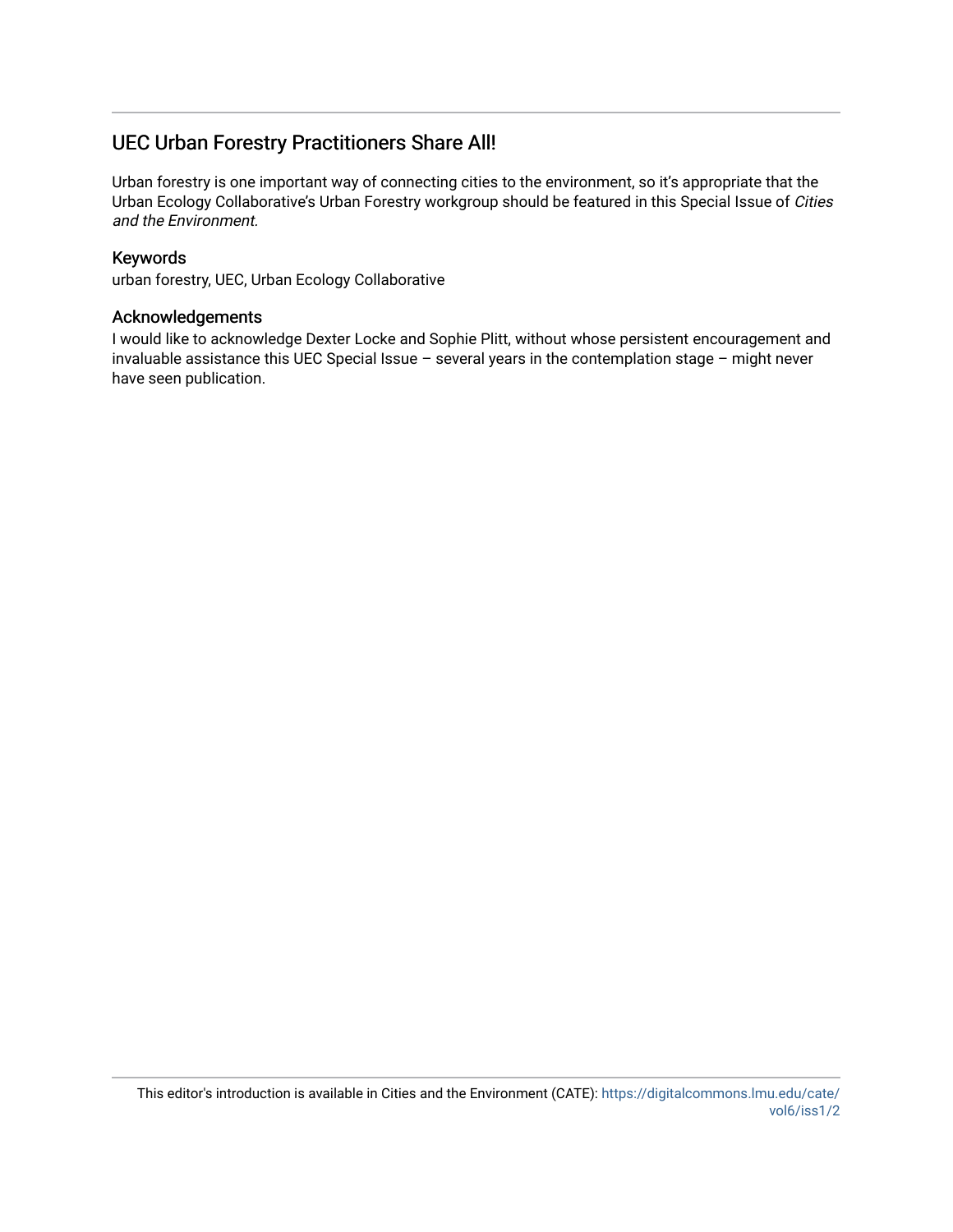Urban forestry is one important way of connecting cities to the environment, so it's appropriate that the Urban Ecology Collaborative's Urban Forestry workgroup should be featured in this Special Issue of *Cities and the Environment.*

Of course, in an important sense, as my teenage son is always adamantly reminding us, there is no division between any human habitat – whether urban, suburban, or rural – and "the environment," of which all are a part. And it's thinking like that that gives many of us hope that "environmentalism" can extend to the cities, which may or may not be our species' salvation, depending on your point of view. Those of us engaged in the field of urban forestry are certainly committed to that endeavor.

Formed in 2002 to create an active "community of interest" on such matters, the Urban Ecology Collaborative (UEC) encompasses eight northeastern U.S. cities. These are, from north to south, Boston, Providence, New Haven, New York, Philadelphia, Pittsburgh (a slight detour to the west), Baltimore, and Washington, D.C. While active participation in the UEC Urban Forestry group varies over time, we maintain representation from each of those cities – and when possible, from across sectors, including municipal agencies as well as nonprofit entities. State, federal, and academic partners are also involved. Of course, at times our very success at maintaining full participation can make conference calls somewhat challenging – not a bad problem to have.

As the list of last year's topics indicates (see Table 1), we cover some broad ground during our monthly conference calls – everything from Arbor Day activities to million-tree planting programs. Typically, an urban forestry practitioner from one city takes the lead on the featured topic by sharing the local experience. That's followed by a round robin exchange among all others on the call, highlighting experiences that may be comparable or vastly different. Those commonalities and variations are precisely what make the UEC network so valuable to its participants. After all, there is no single ideal solution to any given urban forestry issue; it's most helpful to have an assortment of "best practices" to choose from and adapt to local circumstances.

| <b>Month</b> | c eroan't orestry working eroap gainers monanty with a comercitie can, a webmar, or an in person meeting<br><b>Presentation</b> | Organization           |
|--------------|---------------------------------------------------------------------------------------------------------------------------------|------------------------|
| Jan          | Urban Waters Meeting in New York, NY                                                                                            | NYC Parks/ USFS hosted |
| Feb          | Ash - Urban Wood Utilization                                                                                                    | <b>USFS</b>            |
| Mar          | Who Wants to Adopt One Million Trees?                                                                                           | <b>NYC Parks</b>       |
| Apr          | Role of Tree Preservation & Management in Realizing<br><b>Urban Canopy Goals</b>                                                | SavATree               |
| <b>May</b>   | Celebrating Arbor Day Tales from UEC Partners                                                                                   | <b>UEC</b> Roundtable  |
| Jun          | Green Jobs Programs                                                                                                             | <b>URI</b>             |
| Jul          | <b>Building Community Through Tree Giveaways</b>                                                                                | <b>NYRP</b>            |
| Aug          | Annual Meeting in Washington, DC and Berryville, VA                                                                             | Casey Trees hosted     |
| <b>Sept</b>  | Pittsburgh's Urban Forest Master Plan                                                                                           | Tree Pittsburgh        |
| <b>Oct</b>   | <b>Best Practices</b>                                                                                                           | <b>UEC</b> Roundtable  |
| <b>Nov</b>   | <b>Urban Waters</b>                                                                                                             | SavATree               |
| Dec          | <b>TreePhilly Campaign Summary</b>                                                                                              | TreePhilly             |

| Table 1. Urban Ecology Collaborative (UEC) Urban Forestry Working Group 2012 Topics                          |
|--------------------------------------------------------------------------------------------------------------|
| The Urban Forestry Working Group gathers monthly with a conference call, a webinar, or an in-person meeting. |